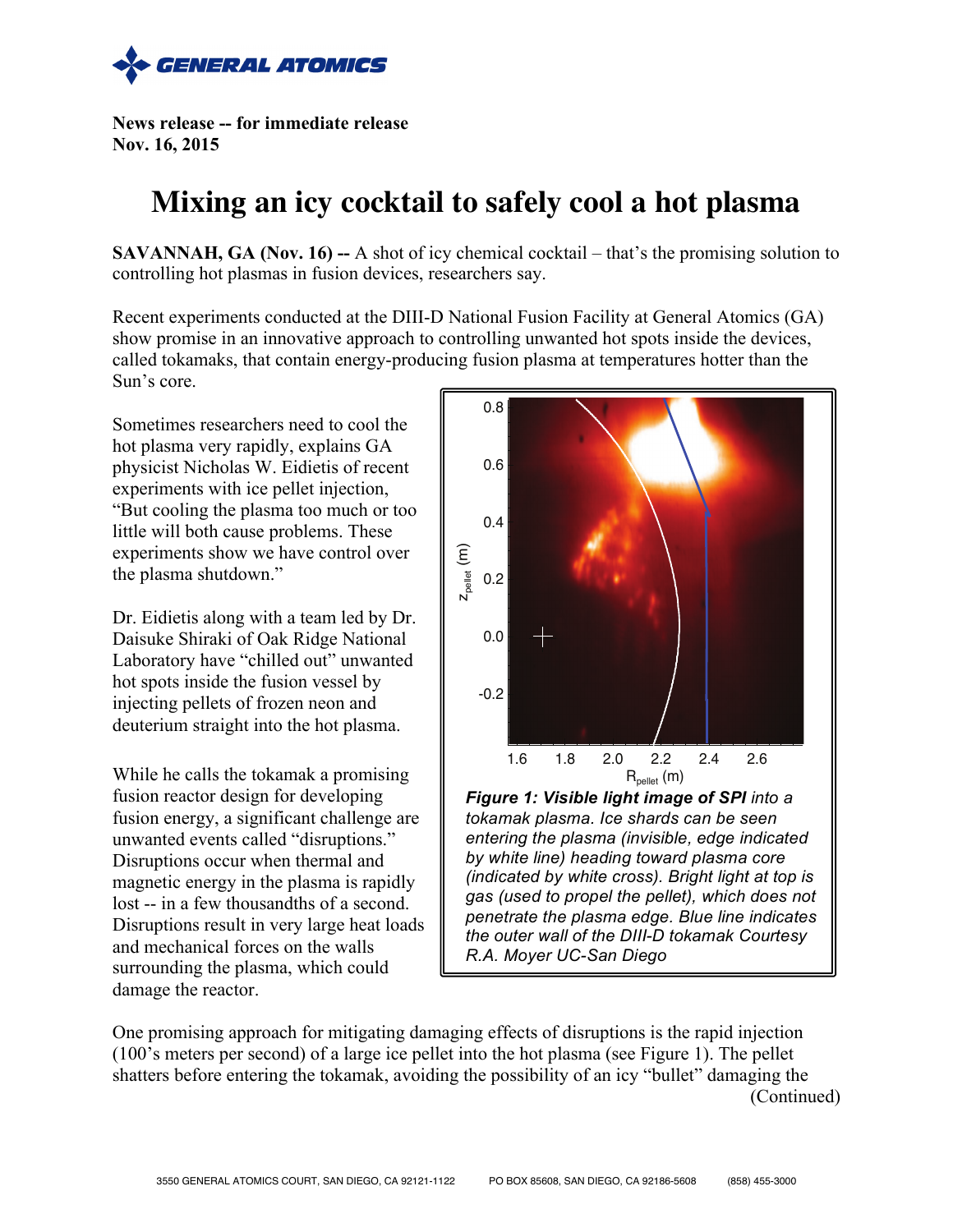

## *(Continued from P-1)* **Mixing an icy cocktail to safely cool a hot plasma**

…vessel wall, a process that gives the technique its name, Shattered Pellet Injection (SPI).

The pellet fragments cause the plasma to radiate away its energy uniformly as light, reducing localized heating of the tokamak wall and the mechanical forces exerted on the machine. This technique, developed by Oak Ridge researchers, has been demonstrated at DIII-D by a team of scientists from GA, Oak Ridge, University of California-San Diego and Lawrence Livermore National Laboratory.

Recent progress in SPI, presented at the  $57<sup>th</sup>$  Annual Meeting of the American Physical Society Division of Plasma Physics, in Savannah, GA., uses frozen pellets composed of neon and deuterium (an isotope of hydrogen). This allows researchers to control various aspects of the disruption by varying the pellet "icy cocktail" mixture. This will be important in future large tokamaks such as ITER, now under construction in France by an unprecedented scientific partnership involving 35 nations.



*Figure 2 -- Icy chemical cocktail at work: Infrared images of disruption heat loads on the first wall of DIII-D tokamak, when mitigated by pellets composed of (a) pure deuterium (b) mixture of deuterium and neon and (c) pure neon. Bright spots indicate high wall temperature. Primary heat loads occur where magnetic field lines intersect the wall, near bottom right of each image (hot spot indicated by arrow). Images courtesy of C.J. Lasnier, LLNL*

In ITER, design constraints require tuning of certain disruption parameters to be within allowable ranges. For example, a very fast decay of the plasma current (due to over-cooling of the plasma) can induce large electrical currents and forces in the tokamak structure that can damage parts of that structure, while a very slow decay (due to too warm of a plasma) causes current from the outer "halo" region around the plasma to flow through the vessel wall, also resulting in large forces on the device. Successful mitigation of the disruption requires the current decay rate stay in the "Goldilocks Zone" away from both of these limits.